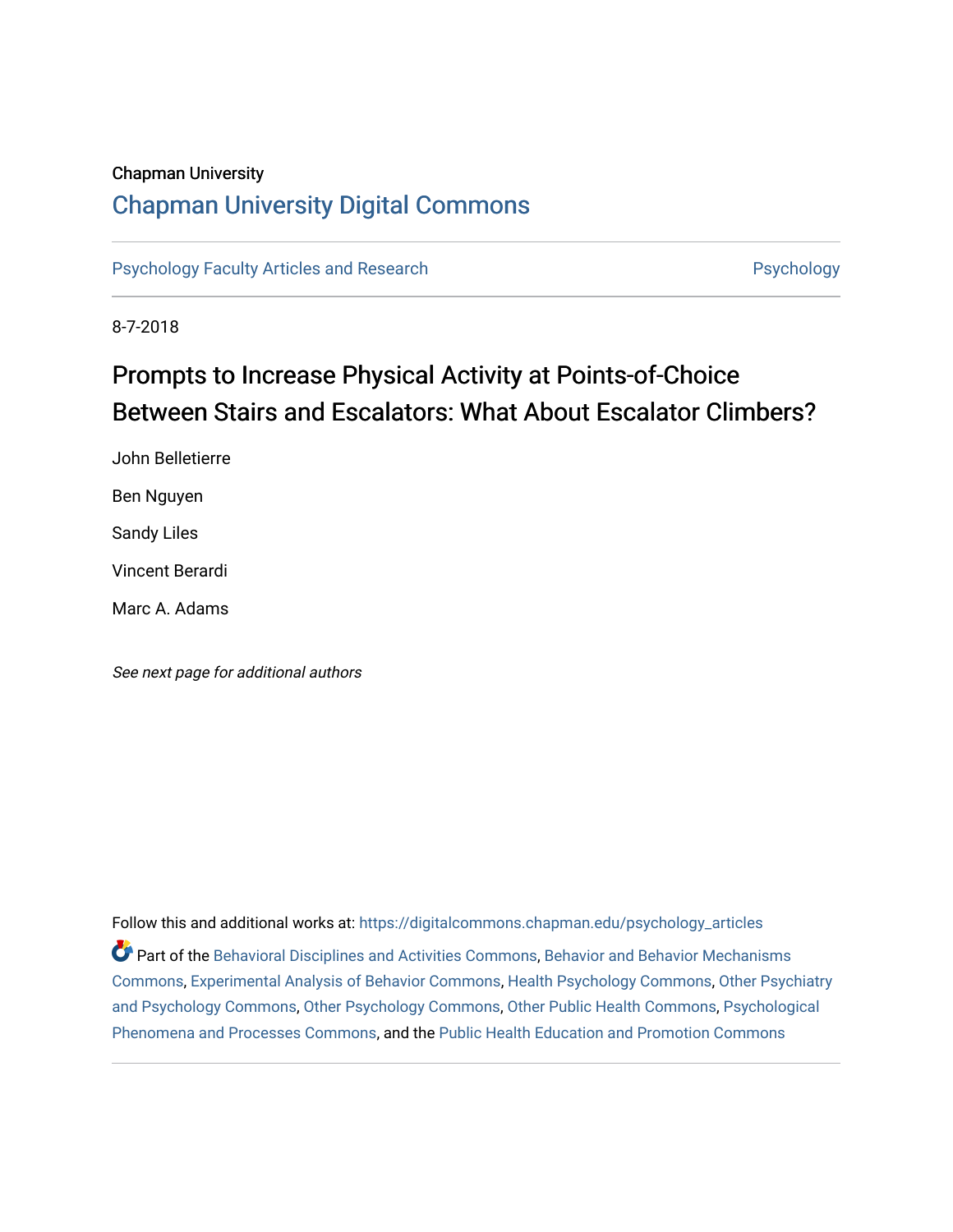## Authors

John Belletierre, Ben Nguyen, Sandy Liles, Vincent Berardi, Marc A. Adams, Paddy Dempsey, Yael Benporat, Jacqueline Kerr, Andrea Z. LaCroix, and Melbourne Hovell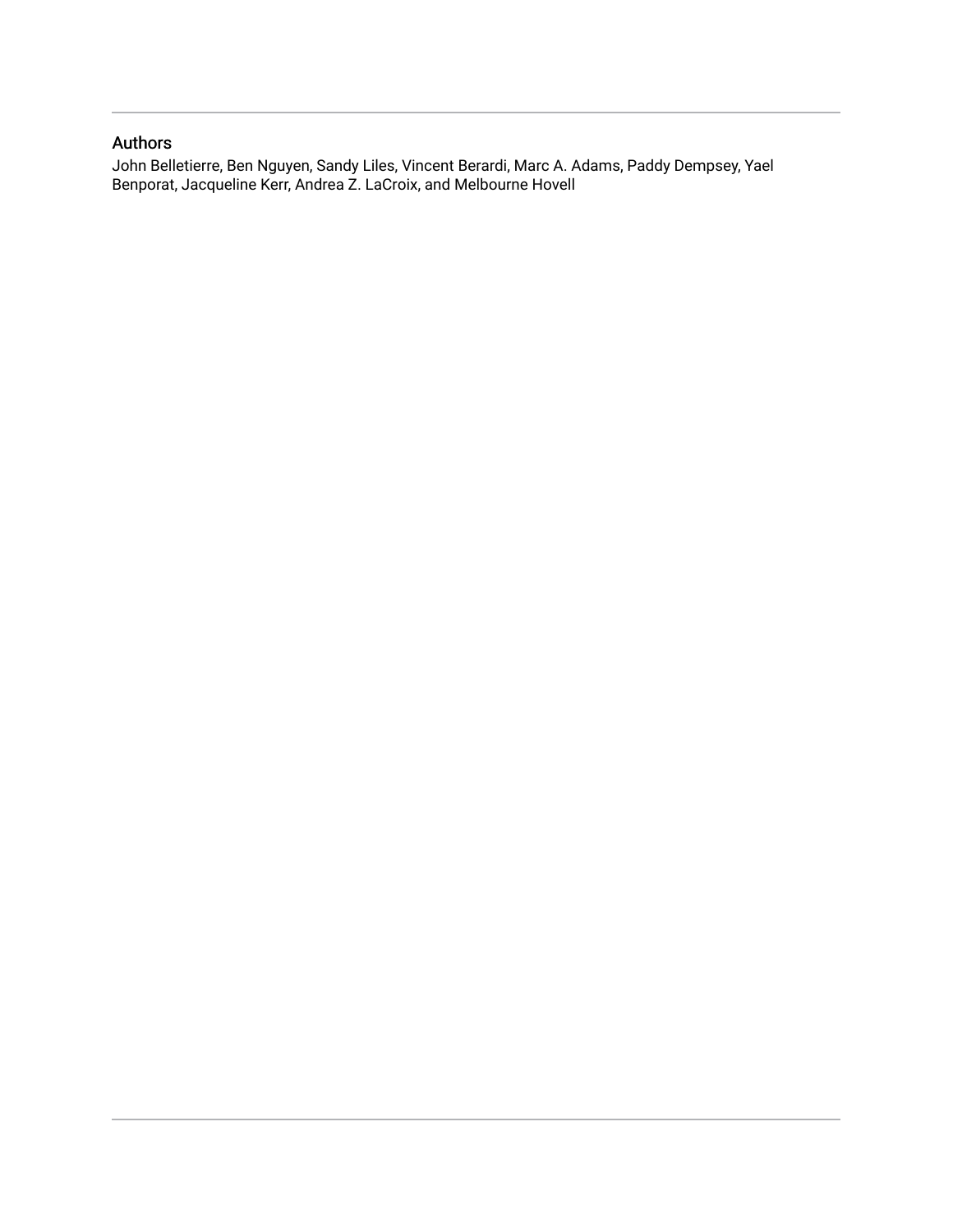# **Prompts to increase physical activity at points-of-choice between stairs and escalators: what about escalator climbers?**

The findings reported have not been published elsewhere and this manuscript is not being simultaneously submitted. The authors have full control of the primary data and agree to allow the journal to review the data if requested.

**Statement of human rights:** All procedures performed in studies involving human participants were in accordance with the ethical standards of the institutional and/or national research committee and with the 1964 Helsinki declaration and its later amendments or comparable ethical standards.

**Statement on the welfare of animals:** This article does not contain any studies with animals performed by any of the authors.

**Conflict of Interest:** All authors declare that they have no conflict of interest.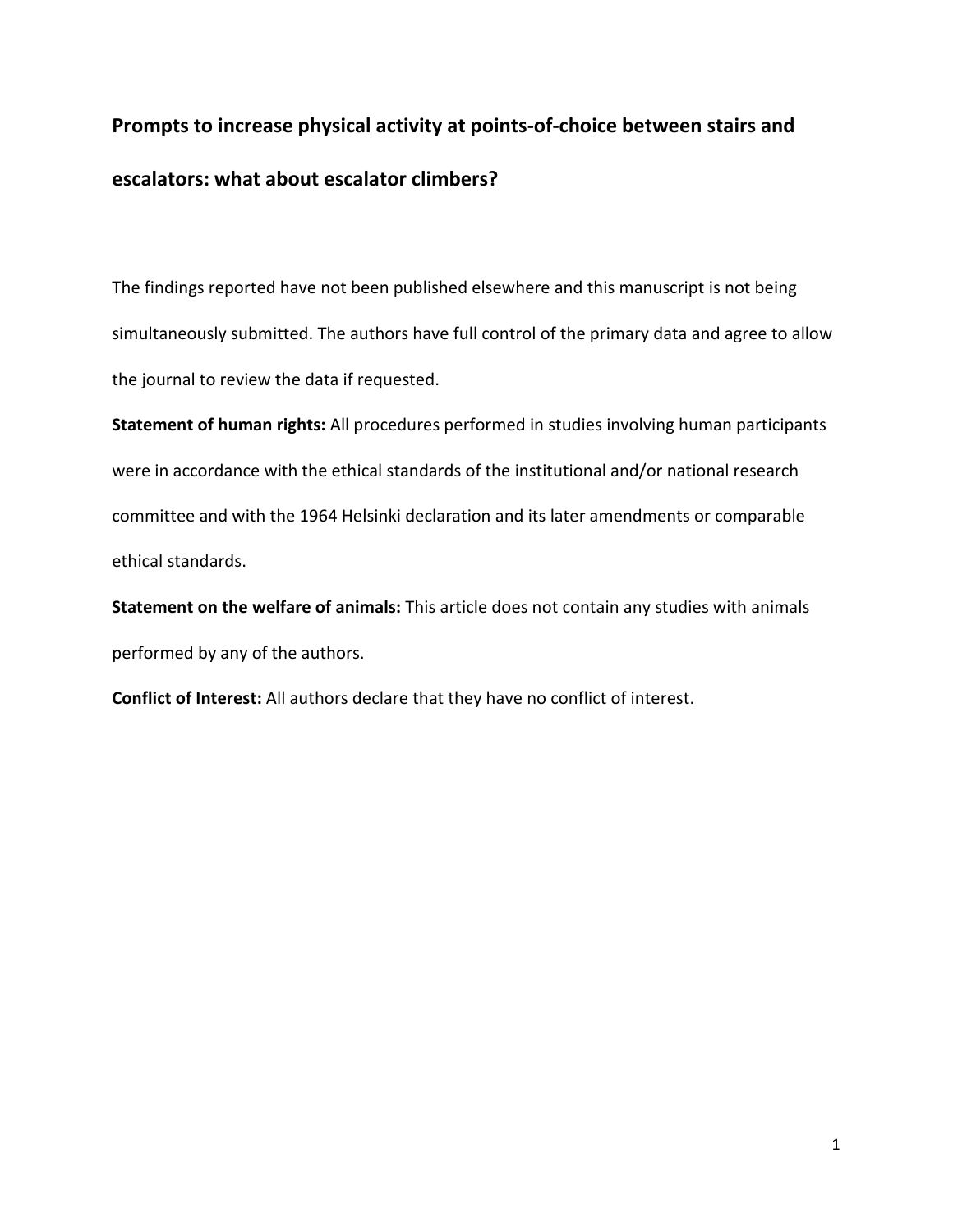#### **ABSTRACT**

**Background:** Since 1980, many studies have evaluated whether stair-use prompts increased physical activity by quantifying changes in stair use.

**Purpose:** To more completely evaluate changes in physical activity, this study addressed the often-overlooked assessment of climbing up escalators by evaluating the degree to which stairuse sign prompts increased *active ascent*—defined as stair use or escalator climbing. **Methods:** Over five months, at an airport stairs/escalator point of choice, we video-recorded passersby (N=13,544) who ascended either stairs or escalators, on 10 days with signs and 10 days without signs. Ascenders using the stairs, standing on the escalator, and climbing the escalator were compared on days with vs. without signs using multivariable logistic regression. **Results:** The percent of ascenders on days with vs. without signs was: stair use, 6.9% vs. 3.6%; escalator standing, 75.2% vs. 76.0%; escalator climbing, 18.5% vs. 20.4%. Signs more than doubled the odds of stair use (vs. escalator use; OR=2.25; 95% CI=1.90-2.68; p<.001). Signs decreased the odds of escalator climbing (vs. escalator standing or stair use); OR= 0.90; 95% CI= 0.82 -0.99; p=.028). Signs increased the odds of active ascent vs. escalator standing by 15% (OR=1.15; 95% CI=1.05-1.25; p=.002).

**Conclusions:** Though stair-use prompts increased *stair use* more than two-fold (125%), they increased *active ascent* by only 15%, partly because escalator climbing—a behavior not targeted by the intervention—decreased. While our results corroborated the established consensus that point-of-choice prompts increase stair use, future studies should test interventions designed to increase active ascent.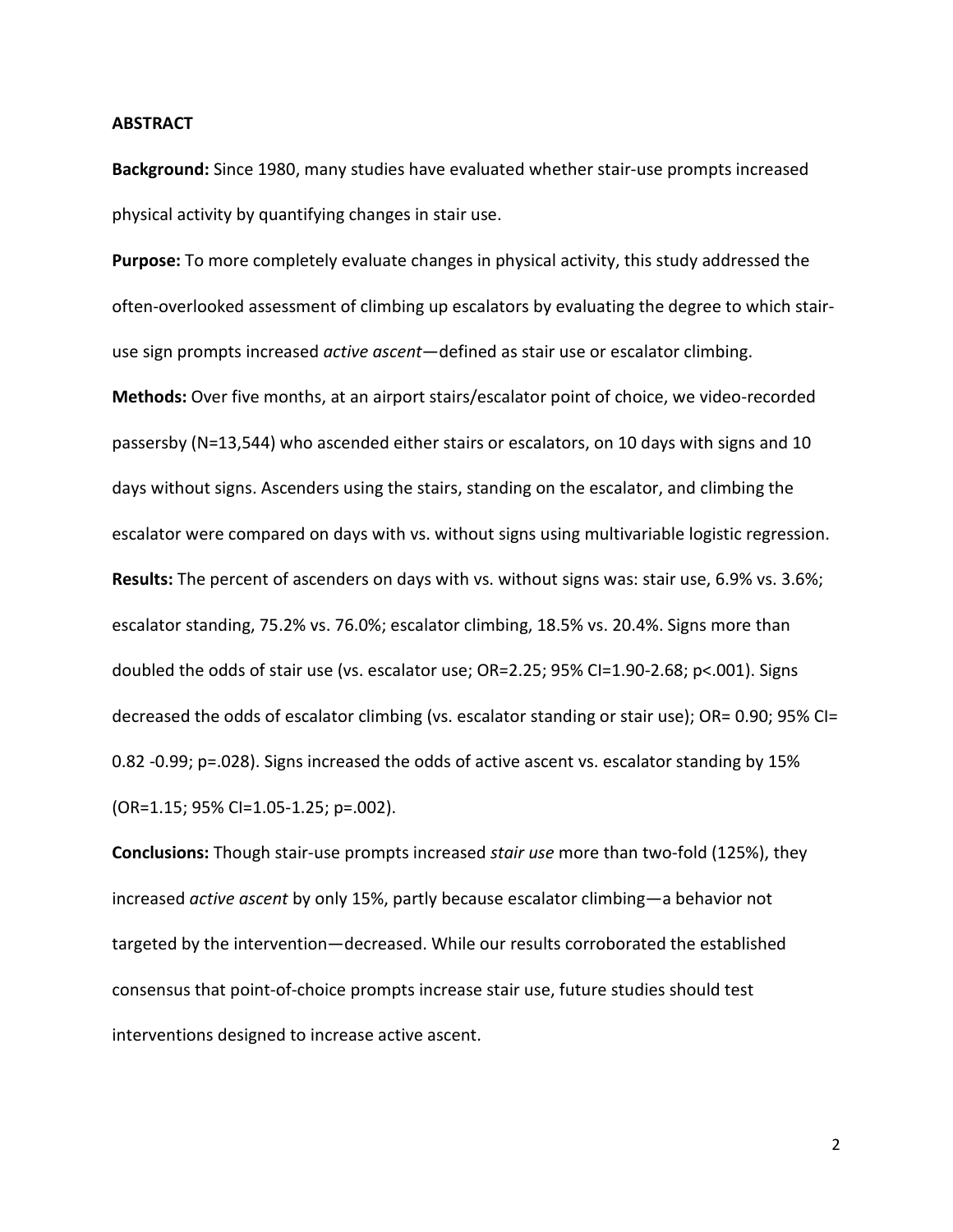**Key words:** Stairs, escalator, active ascent, physical activity, point-of-choice prompts, built environment

## **INTRODUCTION**

Since 1980, investigators have evaluated the effects of stair-use prompts on increasing physical activity by encouraging pedestrians to use stairs [1]. Two articles published in 2010 systematically reviewed the findings from trials using point-of-choice prompt interventions to increase stair use [2, 3]. The most recent review included 60 stair-use interventions [4], the majority of which employed point-of-choice prompts, and found such interventions were effective in increasing stair climbing in public settings. Collectively, the reviewed studies provide convincing evidence that point-of-choice prompts effectively promote the use of stairs, especially in settings where escalators are the alternative method of ascent.

One point-of-choice prompt intervention examined the effects of stair use prompts on changes in both stair use and walking up escalators. In that study, Andersen et al. observed stair and escalator use at the lobby of the convention center used for the American College of Sports Medicine annual meeting in 2001 [5]. Using an analytical model adjusted for age, sex, race, and time of day, the authors found that a point-of-choice prompt ("Be a role model. . . Use the stairs!") increased both stair use and escalator climbing. This finding suggested that escalator climbing, a behavior not targeted by prompts, might be worthy of assessment.

Point-of-choice prompt interventions are recommended in the Centers for Disease Control and Prevention's (CDCs) Community Guide [6] as evidence-based tools for increasing *physical activity*, but to date have focused almost-entirely on stair use and not *active ascent* defined as stair use or escalator climbing. This study evaluated the extent to which our stair-use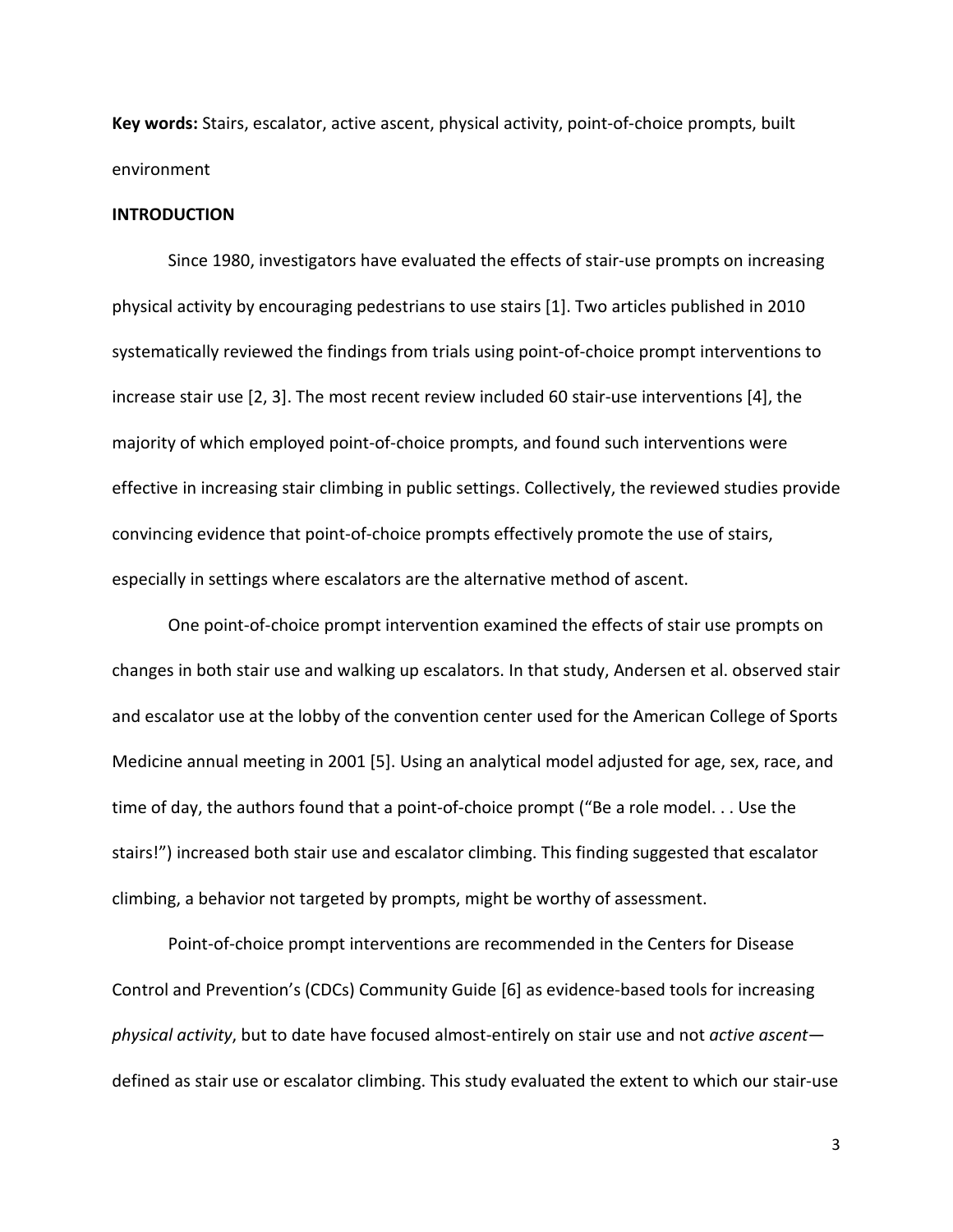intervention changed active ascent by distinguishing ascenders who merely stood and rode up the escalator from those who ascended actively, either by using the stairs or by climbing the escalator.

## **METHODS**

## **Sample**

The sample consisted of all passersby who ascended the stairs or escalators to the Terminal 1 sky bridge at the San Diego International Airport. All persons were eligible for participation, including airport patrons, airline and airport security and staff, and children. Using a hidden camera, we video recorded 13,544 ascenders over 20 non-consecutive days—10 days with signs and 10 days without signs—during January to May 2006. The study was conducted between 12 PM and 3:30 PM. According to airport authorities, that was the most heavily trafficked time of day at the San Diego International Airport. Days for conducting the study were selected largely to accommodate schedules of student research personnel. Video recording occurred only during the hours of observational data collection. The San Diego State University Institutional Review Board and airport authorities approved all study procedures.

#### **Design**

The setting was an outdoor staircase/escalator ascending from the parking lot to the sky bridge, a location providing a clear point of choice between escalators and an adjacent staircase in a high traffic area. The staircase consisted of 34 steps, with a small landing at the midway point, ascending 18.7 vertical feet to the sky bridge. From the first to last step, ascent by escalator standing took 28 seconds. We camouflaged the camera by placing it on a luggage cart at some distance from the base of the stairs/escalator and covering it with a coat and bags.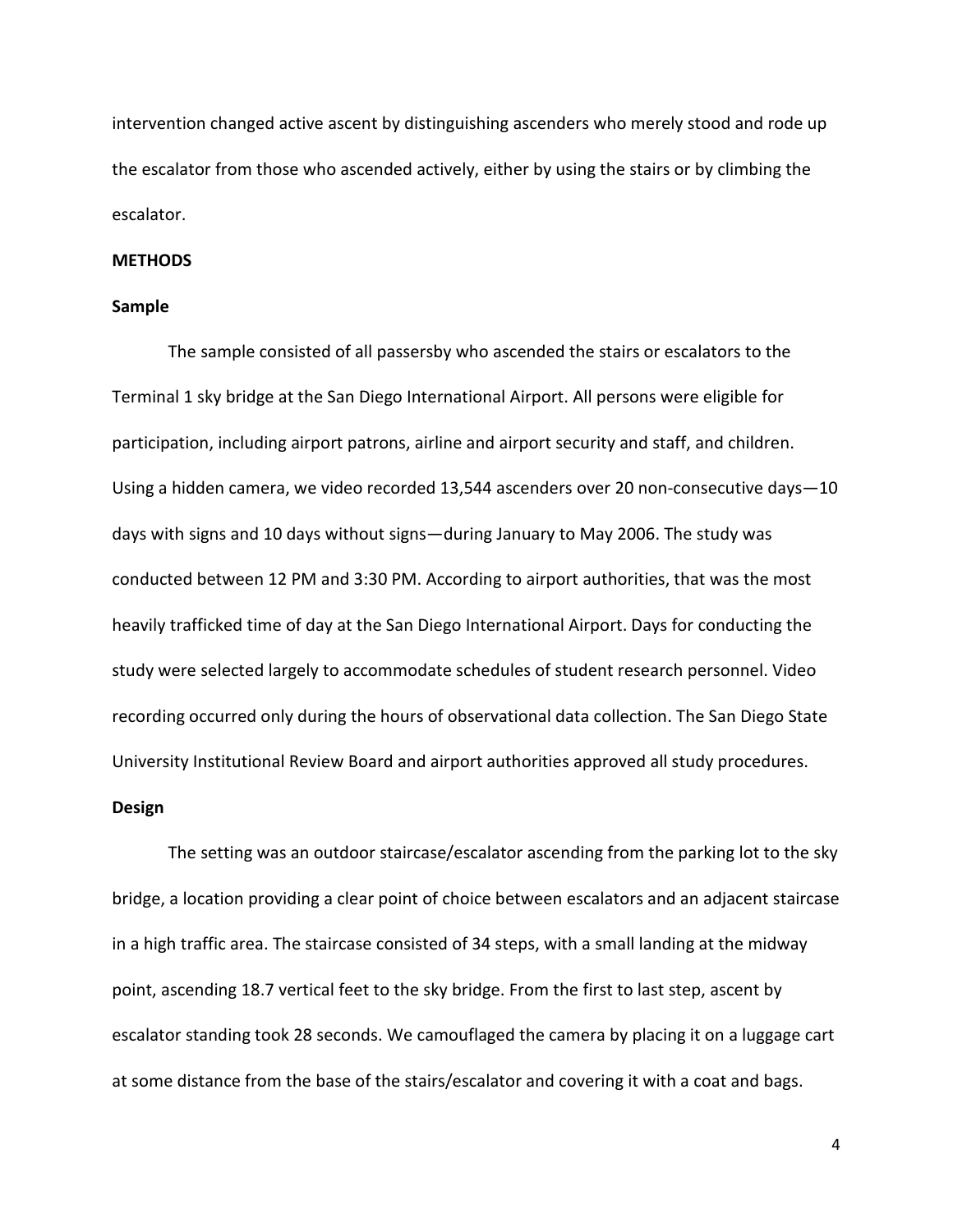To investigate the effect of exposure vs. non-exposure to sign prompts on stair and escalator ascent, we used a quasi-experimental design, systematically introducing and removing the exposure of interest—signs bearing one of five messages prompting stair use.

## **Intervention**

On A-1 size (84x60 cm) poster board, determined to be the most effective size for poster prompts [7], five different prompts were printed: 'Please reserve the Escalator for those who need it'; 'Don't Lose Time, Lose Weight, Use the Stairs'; 'Don't waste Time, Trim your Waistline, Use the Stairs'; 'You'll get more Stares if you Use the Stairs'; and 'If you want to feel younger, Act Younger, Step it Up! Use the stairs'.

On intervention days, one of the five messages prompting stair use was exhibited on eye-level easels in four strategic locations around the staircase/escalators, to make signs clearly visible to people approaching from any direction. Two signs were placed some distance from the stairs/escalator, facing the parking lot at different angles; a third sign some distance away, facing the bus/taxi passenger drop-off area opposite the parking lot; and a fourth sign near the bottom of the stairs/escalators.

#### **Measures**

Research assistants (RAs) reviewed the videos for a number of factors hypothesized to influence stair use. They coded each factor using operational definitions developed in a previously published study [8] (see Figure 1). Coders were not blind to conditions, as the camera's field of view included the signs posted at the base of the stairs/escalator. Data were coded by two or more RAs for a subset of participants and 10% of the overall sample were used to compute interrater reliability. Cohen's kappa coefficients (κ) were: age, κ =.53; gender, κ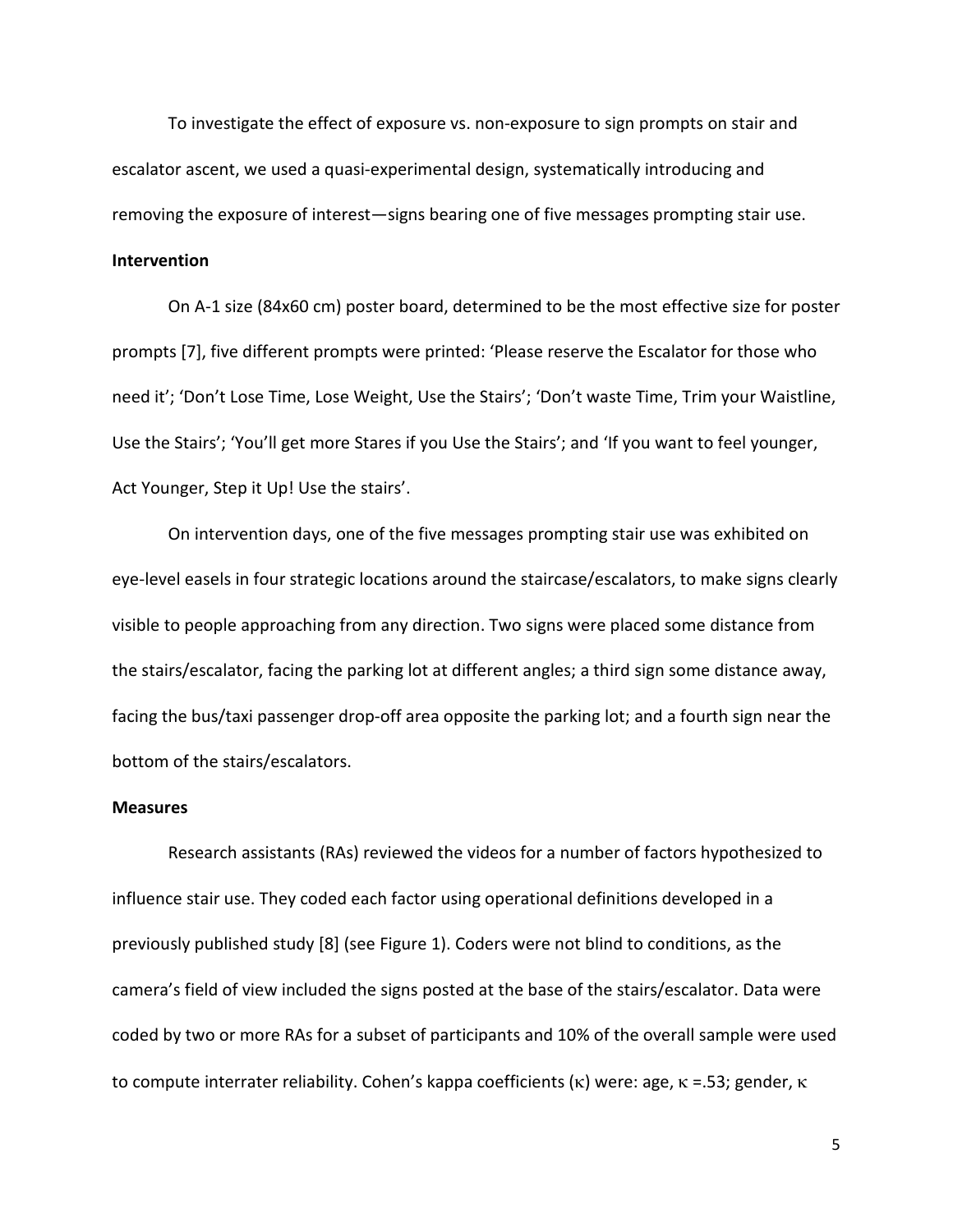=.93; ethnicity,  $κ = .46$ ; body shape,  $κ = .33$ ; shoes,  $κ = .39$ ; luggage,  $κ = .84$ ; number of bags,  $κ = .84$  $=$ .70; and speed,  $κ = 0.81$ . Data were double entered in databases by two independent data entry personnel and discrepancies were adjudicated by a third RA.

Pedestrian traffic volume was measured based on the time at which each participant first stepped onto the stairs or escalator [9]. For each minute during a video recording period, a count of participants whose time stamp occurred within that interval was computed. We then divided traffic volume (participants/minute) into tertiles: low (0-5), medium (6-8), and high (>8). Mean(SD) for tertiles are, respectively: 3.55(1.24), 6.98(0.82), 11.43(2.73).

## Outcome and exposure variables

Of particular interest for this study, RAs coded whether participants walked, ran, or stood on the escalator and there was excellent interrater reliability for this measure ( $\kappa$  =.81). Escalator ascenders that walked or ran up at least half the length of the escalator were categorized as escalator climbers; otherwise they were categorized as escalator standers.

Our main exposure variable was sign prompts, coded "1" on days when signs were present and "0" on days when signs were absent.

#### **Analysis**

Logistic regression was used to estimate the effect of signs on: a) stair use (coded "1") vs. escalator use (coded "0"); b) climbing the escalator (coded "1") vs. standing on the escalator or using the stairs (coded "0"); and c) active ascent (coded "1") vs. passive ascent (coded "0") where active ascent was using the stairs or climbing the escalator, and passive ascent was standing on the escalator. All logistic models were adjusted by entering factors that were significantly different (based on chi-square tests) between sign and no-sign conditions—age,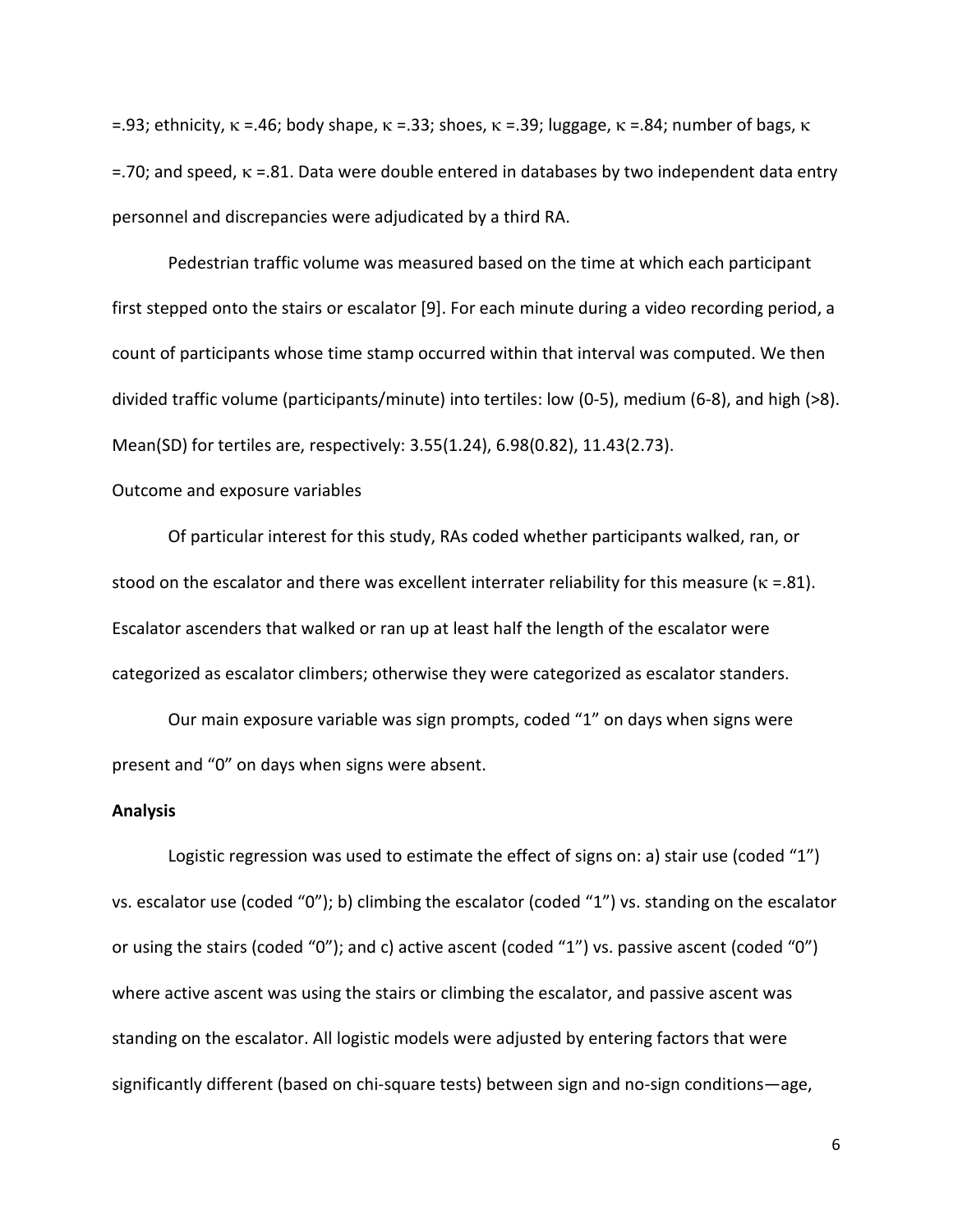sex, ethnicity, body shape, shoe type, luggage, and traffic volume—as covariates in the models. All statistical tests were two-tailed with p<0.05 considered significant. Data analyses were conducted using R (R Foundation for Statistical Computing; Vienna, Austria).

## **RESULTS**

A total of 13,544 people were video recorded ascending either by escalator or by stairs during the 20 days of data collection. Most ascenders were adults (83%), 14% were coded as older adults (seniors) and 3% youth. Ascenders were predominantly male (63%), white (81%; vs. 4% black and 15% "Other") and coded as normal weight (82%). The percent of ascenders on days with vs. without signs was: stair use, 6.9% vs. 3.6%; escalator standing, 75.2% vs. 76.0%; escalator climbing, 18.5% vs. 20.4%. See the online Supplementary Material for full output from each regression model, including the odds ratio, 95% CI, and p-value for all covariates.

## **Stair use vs. escalator use**

Figure 2 compares stair use to escalator use across sign conditions, the method of comparison used in nearly all other stair-use interventions. The odds of ascending the stairs more than doubled on days with signs compared to days without signs (OR=2.25; 95% CI=1.90- 2.68; p<.001; Figure 2, Panel b).

### **Escalator climbing vs. escalator standing or stair use**

Figure 3 compares escalator climbing against the other two methods of ascent. On days with signs (vs. days without signs), odds of climbing the escalator (vs. standing on the escalator or using the stairs) decreased 10% (OR=0.90; 95% CI=0.82-.99; p=.028; Figure 3, Panel b). **Active ascent (stair use or escalator climbing) vs. passive ascent (escalator standing)**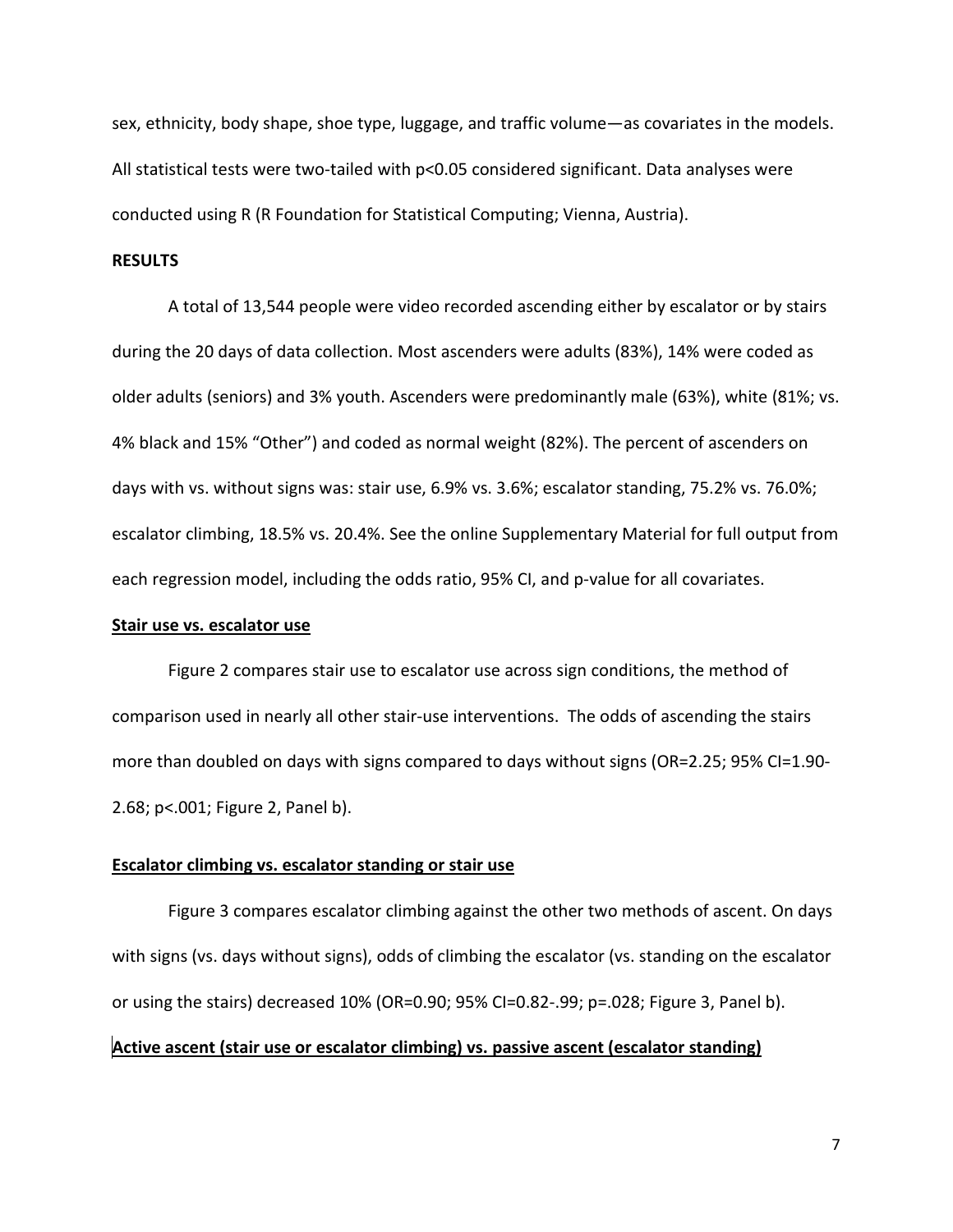Figure 4 compares the two active ascent methods combined (using the stairs or climbing the escalator) with passive ascent (standing on the escalator). There was a small (15%), statistically significant, increase in the odds of active ascent attributed to signs prompting stair use (OR=1.15; 95% CI = 1.05-1.25; p=.002; Figure 4, Panel b). Conversely, these results also indicate that there was a small (13%), statistically significant, decrease in the odds of passive ascent, i.e., escalator standing (OR=0.87; 95% CI = 0.80-0.95; p=.002). These figures are computed by inverting the odds for active ascent.

#### **DISCUSSION**

Increasing physical activity has been a core public health objective for nearly four decades [10]. One method recommended by the CDC's Community Preventive Services Task Force is to introduce stair-use prompts at points of choice between stairs and escalators/elevators ". . . on the basis of strong evidence of its effectiveness in moderately increasing levels of *physical activity*, as measured by an increase in the percentage of people choosing to take the stairs rather than an elevator or escalator" [emphasis added] [11].

In our study, when stair use was compared to escalator use, point-of-choice prompts increased stair use by 115%, confirming previous findings [4], including our own [12], that prompts are an effective means of changing *stair-use* behavior. However, to more accurately assess the impact on *physical activity*, we also compared active ascent (stair use or escalator climbing) with passive ascent (escalator standing), and found prompts increased active ascent by only 15%.

Considering the three ascent methods separately, our results indicated that stair use increased on days with point-of-choice prompts, while both escalator climbing and escalator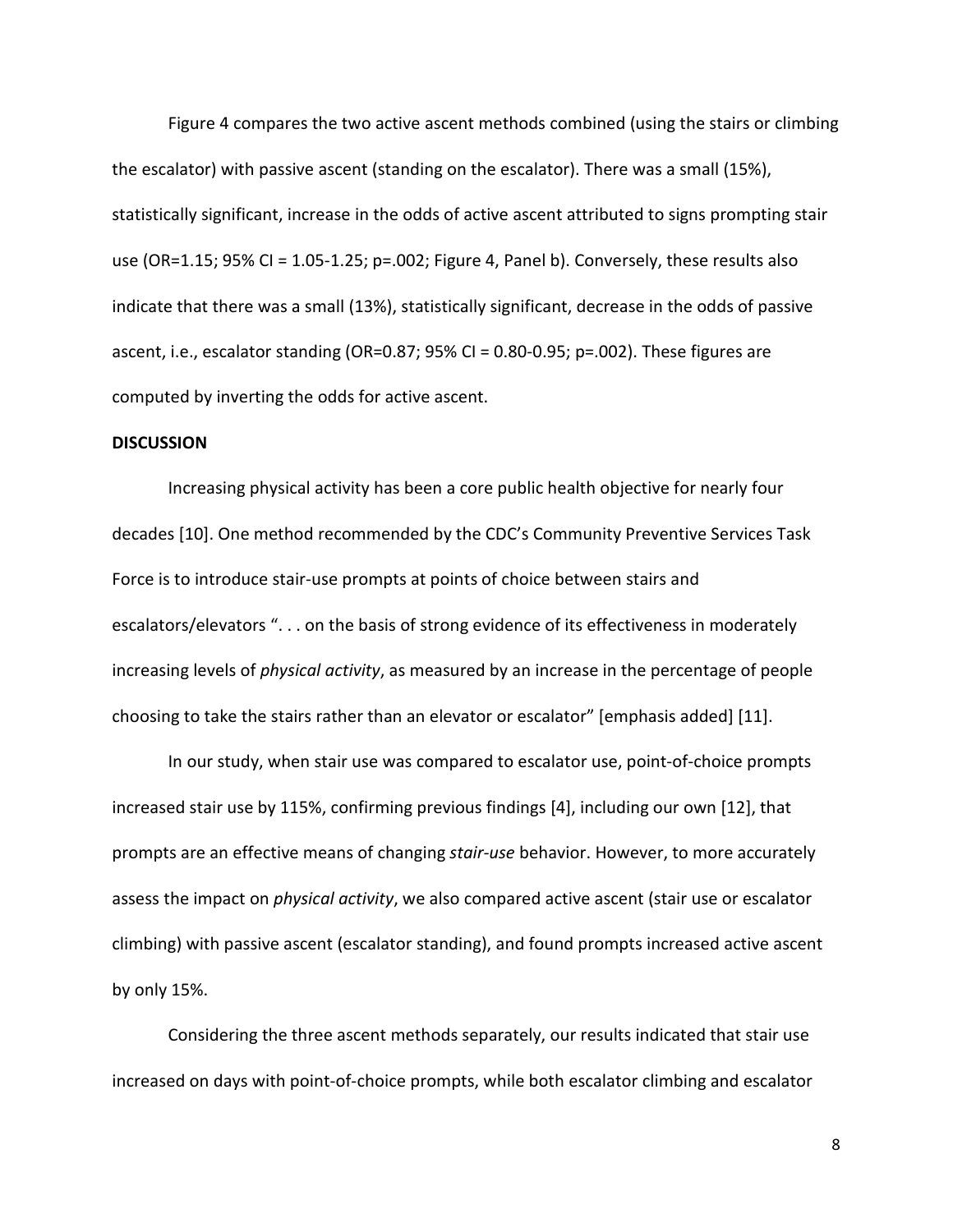standing decreased. One interpretation is that, upon seeing the sign prompts, some of those who were already disposed to climb the escalator were prompted to make an even greater effort, and used the stairs. If the interpretation is correct and our findings are replicated in other populations and settings, then the effect estimates based on comparing stair use vs. escalator use reported by many previous studies may represent *over-*estimates of the increase in physical activity resulting from stair-use prompts.

In contrast to our results, Andersen et al. found that prompts designed to increase stair use increased both types of active ascent [5], with larger increases observed for escalator climbing than for stair use. If Andersen et al.'s results are replicated in other populations and settings, then previously reported stair-use prompt effect estimates based on comparing stair use vs. escalator use could represent *under*-estimates of the increase in overall physical activity resulting from stair-use prompts. There are notable differences between Andersen et al.'s study and ours that could account for the contrasting results. First, the Andersen et al. study was conducted at the Baltimore Convention Center among attendees of a scientific conference on physical activity; our sample was drawn from the general population of San Diego International Airport users. Second, Andersen et al. coded participants as "walked up the escalator" only if they walked all the way up the escalator. We tailored our measure for an airport setting considering sometimes high pedestrian traffic and the presence of luggage that could prevent uninterrupted escalator climbing. Therefore, ascenders were coded as "escalator climbers" if they walked or ran at least half the length of the escalator. Finally, Andersen et al. relied on research assistants at the venue to observe, count, and code characteristics of stair and escalator ascenders in-person. Observers are less readily concealed than cameras, and thus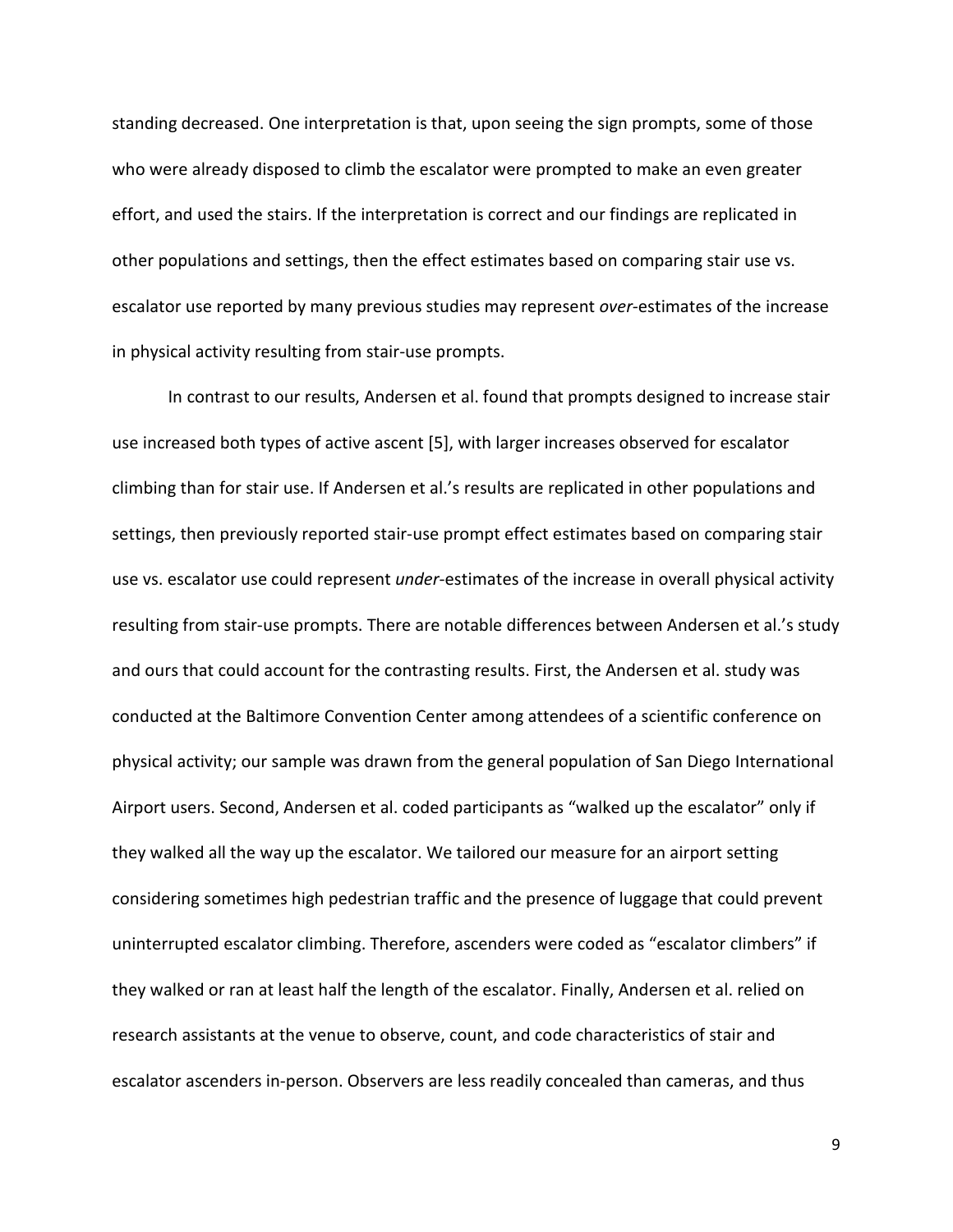more likely to influence behavior. Also, accurate real-time observation and recording can be difficult during periods of high pedestrian traffic. The present study used concealed cameras to make video recordings that were subsequently coded by trained research assistants who could view recordings at a slow speed and as often as needed.

By itself, walking or even running up a single flight of stairs does not constitute a substantial amount of physical activity, and walking up an escalator constitutes even less. But the goal of prompting incidental physical activities like stair use or escalator walking is to promote behavior change in all aspects of life, to encourage the public to take advantage of multiple opportunities for activity that together may contribute to their overall health. To that end, stair studies play an important part in efforts to promote active living [13] and change the built environment [14], all with the aim of providing greater opportunities for physical activity during the course of everyday life. The ultimate goal of this line of investigation is to help understand how to develop a variety of strategies across a number of settings that can each make a small contribution to a large cumulative improvement in public health.

There are limitations to take into account when interpreting our results. First, the target behavior of the intervention was stair use (not active ascent). Ideally, we would have tested the effects of stair use prompts alone, escalator climbing prompts alone, and the two types of prompts combined. Second, our analysis of active vs. passive ascent treated those individuals who climbed (walked or ran up) the escalators as equivalent to those who used the stairs, for the purpose of contrasting with participants who merely stood on the escalator. However, because escalators are moving while ascenders climb, the overall energy expended by climbing escalators is less than the energy expended by climbing stairs, for a given speed, making the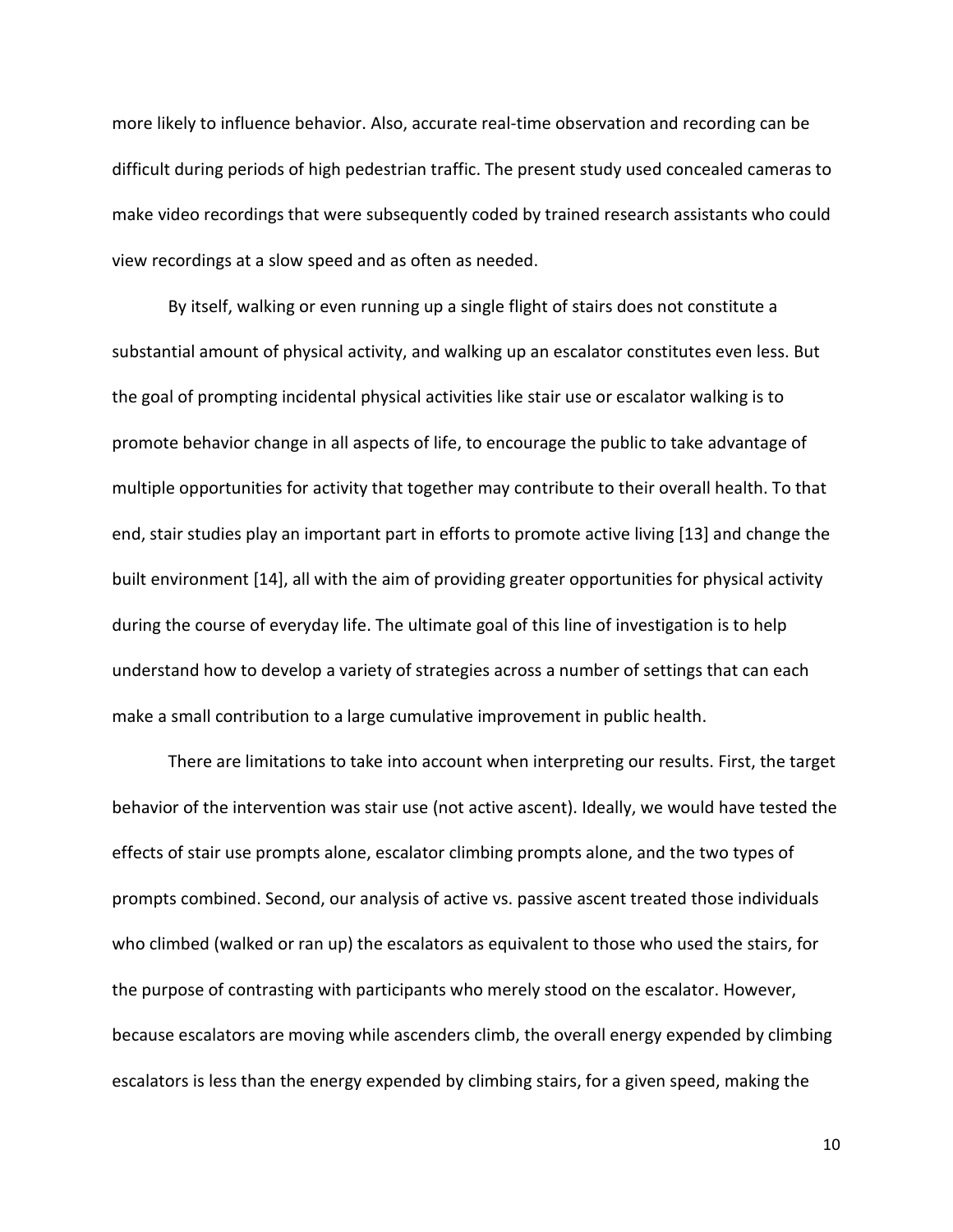two methods of ascent similar, but not equivalent. Third, our study was conducted in an airport setting during a busy time of the day. Congested escalators and/or passengers carrying luggage and/or traveling with small children could make active ascent prohibitively difficult. This last limitation raises the issue of confounding. Because our study design was quasi-experimental, it was not possible to randomly assign participants to experimental conditions (days with versus days without signs), which would have increased the likelihood that measured and unmeasured factors were balanced across conditions. We addressed the issue in part by reviewing the video recordings to measure factors that might have differed between conditions, and adjusting for these in statistical models—including factors that could inhibit active ascent, such as luggage usage and pedestrian traffic volume. However, residual confounding from measurement error and unmeasured variables may still exist. Our study design was not capable of providing the degree of confidence in findings that would have resulted from a fully controlled trial.

While the literature contains strong evidence that stair-use prompts can increase *stair use* in a range of settings and populations, the results from our study and those of Andersen et al. highlight the importance of measuring (and possibly intervening on) *escalator climbing,* a behavior which, like stair use, requires greater energy expenditure than needed for standing. Since the two studies found contrary effects of stair-use prompts on increasing escalator climbing, more research is warranted to evaluate whether point-of-choice prompts can increase escalator climbing, and future studies should test prompts specifically designed to increase both stair climbing and escalator climbing. Investigators should proceed with caution, however, because little is known about the risks associated with climbing escalators. Escalator use has been associated with injurious falls in airports and other settings, primarily among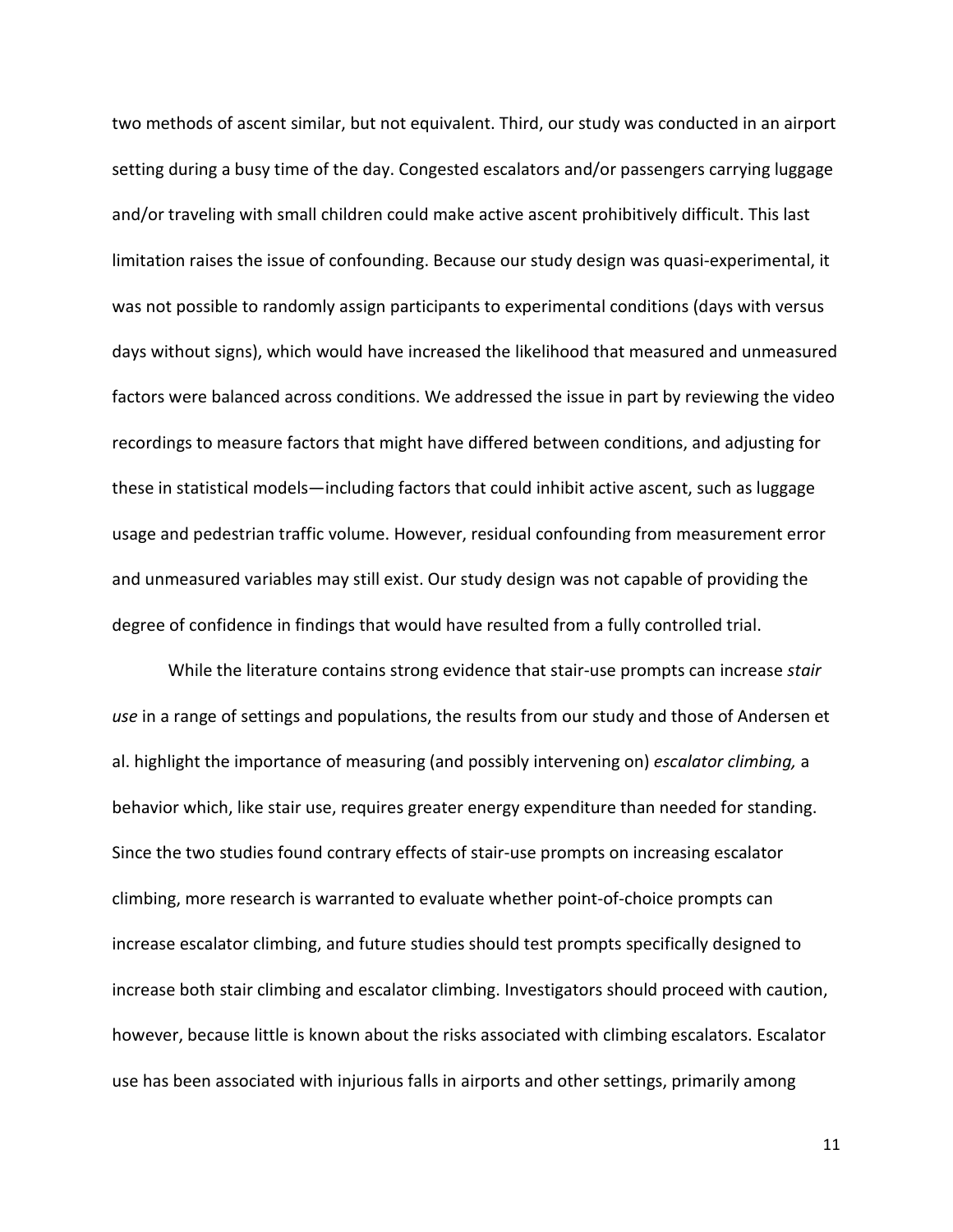elderly and young children [15, 16], although it is unknown whether the risk exceeds that

associated with using stairs. Any studies promoting active ascent should take steps to prevent

injuries. Finally, we recommend that all future stair-use studies evaluate escalator climbing

along with stair use so that changes in physical activity can be more accurately assessed.

## **REFERENCES**

- 1. Brownell, K., Strunkard, M., & Albaum, J. (1980). Evaluation and modification of exercise patterns in the natural environment. *American Journal of Psychiatry*, *137*(12), 1540–1545. doi:10.1176/ajp.137.12.1540
- 2. Soler, R. E., Leeks, K. D., Buchanan, L. R., Brownson, R. C., Heath, G. W., & Hopkins, D. H. (2010). Point-of-Decision Prompts to Increase Stair Use. A Systematic Review Update. *American Journal of Preventive Medicine*, *38*(2 SUPPL.), S292–S300. doi:10.1016/j.amepre.2009.10.028
- 3. Nocon, M., Muller-Riemenschneider, F., Nitzschke, K., & Willich, S. N. (2010). Review Article: Increasing physical activity with point-of-choice prompts - a systematic review. *Scandinavian Journal of Public Health*, *38*(6), 633–638. doi:10.1177/1403494810375865
- 4. Bellicha, A., Kieusseian, A., Fontvieille, A.-M., Tataranni, A., Charreire, H., & Oppert, J.-M. (2015). Stair-use interventions in worksites and public settings — A systematic review of effectiveness and external validity. *Preventive Medicine*, *70*, 3–13. doi:10.1016/j.ypmed.2014.11.001
- 5. Andersen, R. E., Bauman, A. E., Franckowiak, S. C., Reilley, S. M., & Marshall, A. L. (2008). Prompting health professionals to be activity role models-motivating stair use at the 2001 ACSM scientific meeting. *J Phys Act Health*, *5*(4), 607–618. doi:10.1123/jpah.5.4.607
- 6. Recommendation for Use of Point-of-Decision Prompts to Increase Stair Use in Communities. (2010). *American Journal of Preventive Medicine*, *38*(2 SUPPL.), 290–291. doi:10.1016/j.amepre.2009.10.031
- 7. Kerr, J., Eves, F. F., & Carroll, D. (2001). Getting More People on the Stairs: The Impact of a New Message Format. *Journal of Health Psychology*, *6*(5), 495–500. doi:10.1177/135910530100600503
- 8. Adams, M. A., Hovell, M. F., Irvin, V., Sallis, J. F., Coleman, K. J., & Liles, S. (2006). Promoting Stair Use by Modeling: An Experimental Application of the Behavioral Ecological Model. *American Journal of Health Promotion*, *21*(2), 101–109. doi:10.4278/0890-1171-21.2.101
- 9. Andersen, R. E., & Bauman, A. E. (2011). The effects of commuter pedestrian traffic on the use of stairs in an urban setting. *American Journal of Health Promotion*, *26*(1), 49–51. doi:10.4278/ajhp.100202-ARB-39
- 10. United States. Surgeon General and Julius Benjamin Richmond. (1979). *Healthy people*. *Healthy People: The Surgeon General's Report on Health Promotion and Disease Prevention, 1979*.
- 11. Community Preventive Services Task Force. (2014). *Environmental and policy approaches to increase physical activity: point-of-decision prompts to encourage use of stairs*. Atlanta, Georgia.
- 12. Bellettiere, J., Liles, S., BenPorat, Y., Bliss, N., Hughes, S. C., Bishop, B., … Hovell, M. F. (2017). And She's Buying a Stairway to Health: Signs and Participant Factors Influencing Stair Ascent at a Public Airport. *Journal of Primary Prevention*. doi:10.1007/s10935-017-0491-6
- 13. Sallis, J., Cervero, R., Henderson, K., Kraft, M., & Kerr, J. (2006). An ecological approach to creating active living communities. *Annual Review Public Health*, *27*, 297–322.